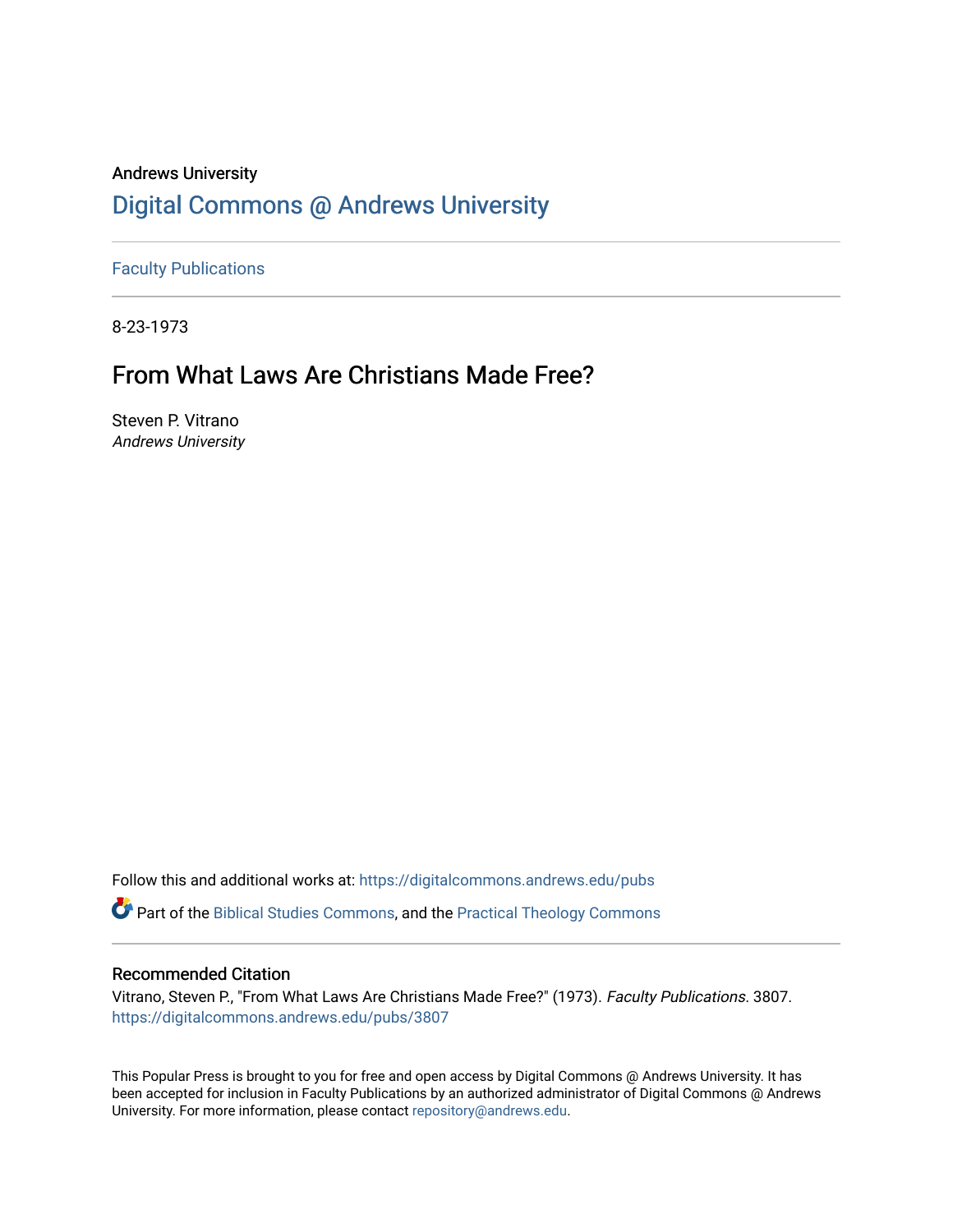# **FROM WHAT LAWS ARE CHRISTIANS MADE FREE?**

### **By STEVEN P. VITRANO**

WHAT DOES PAUL mean when he says that Christians "are discharged from the law, dead to that which held us captive" (Rom. 7:6; all texts are from the R.S.V.).

Does this mean that Christians are no longer to keep the law or laws of God? Few would say that. Does it mean that Christians are no longer obliged to keep the Jewish law? Some would say that. Does it mean that Christians are no longer to keep the Ten Commandments? Some might say that.

What is Paul saying to us as Christians today?

We should first observe that Paul's seventh chapter of Romans is an analogy followed by an analysis. In his analogy Paul states that a woman is bound by the law of marriage to her husband as long as he lives. When he dies, she is free to marry another, but if she lives with another while her first husband is still alive, she is guilty of adultery.

This is readily understood by Christians who have, through the years, lived under a similar law of marriage. What is not so clear is how Paul employs this situation by way of analogy to teach something profound and important about man's relationship to sin, the law, and Jesus Christ. For instance, what does Paul mean by: "Likewise, my brethren, you have died to the law through the body of Christ" (verse 4)?

He begins his analysis by asking:

*Steven P. Vitrano is chairman of the Department of Religion (undergraduate school), Andrews University, Berrien Springs, Michigan.* 

"What then shall we say?" Apparently Paul wants to make clear what he means by the use of his analogy. He seems aware that it may be misunderstood.

What Paul does *not* mean to say is that the law is "sin" or that there is something wrong with the law: "If it had not been for the law, I should not have known sin. I should not have known what it is to covet if the law had not said, 'You shall not covet'" (verse 7). Further in the chapter he wrote: "So the law is holy, and the commandment is holy and just and good. . . . We know that the law is spiritual" (verses **12-14).** 

#### **Sin Responsible for Sin**

Paul's next step in his analysis of his analogy declared that sin is responsible for sin. Now it may seem strange to put it that way, but that is precisely what the text says: "But sin, finding opportunity in the commandment, wrought in me all kinds of covetousness. . . . For sin, finding opportunity in the commandment, deceived me and by it killed me. . . . It was sin, working death in me through what is good, in order that sin might be shown to be sin, and through the commandment might become sinful beyond measure" (verses 8-13).

In other words, there is "sin" in us which becomes apparent and obvious when we are confronted by the law of God. "Sin" in this context is personified and represents something other than the mere act of transgression; it is that element in man that produces the transgression. This distinction should be firmly grasped because, in the end, it is Paul's use of the word "sin" that provides a key to an understanding of his analogy.

To illustrate this point, Paul refers to his personal experience, going back to the time when he "was once alive apart from the law." In verses 15 to 20 he tells of his frustration and despair because of the "sin" that dwelt within him. What he wanted to do he did not do, and what he did not want to do, he did.

In the light of all this, Paul draws a conclusion: "So I find it to be a law that when I want to do right, evil lies close at hand" (verse 21).

Note the expression: "I find it to be a law." As the word "sin" is used to represent something even more encompassing than the transgression of a commandment, so "law" is used to represent something more than a commandment or series of commandments. Here Paul uses "law" to describe a reliable fact of life—a principle that operates. In the next verse Paul uses "law" to represent God's commands or instructions: "For I delight in the law of God, in my inmost self," and in verse 23 he uses "law" in an amplified sense: "But I see in my members another law at war with the law of my mind and making me captive to the law of sin which dwells in my members."

According to the text "the law of my mind" is equivalent to the law by which God wants all men to live. One is particularly aware of "the law of sin" when he wants to do right.

This point should also be firmly grasped, because it provides another key to an understanding of this seventh chapter of Romans.

For Paul, the "law of sin" explains the reason for human depravity. It is the law that describes how a man without Christ reacts when confronted by the well-known law of God. The "law of sin and death" is *not* the law of God. To equate these two concepts of "law" hopelessly confuses an understanding of verses 1 to 6 and makes Paul say something he did not intend.

In chapter eight, Paul introduces us to a third law, "the law of the Spirit of life in Christ Jesus." "There is therefore now no condemnation for those who are in Christ Jesus. For the law of the Spirit of life in Christ Jesus has set me free from the law of sin and death" (verses 1, 2). Here is a law that frees man from "the law of sin and death"—from the law of human depravity. It is a new principle of life that breaks the bondage of the old principle. Success in obeying God's law is determined by the extent a man chooses to permit this new principle to control his life.

Christ came to condemn "sin in the flesh." He came to destroy the law of sin that enslaves mankind:

"For God has done what the law, weakened by the flesh, could not do: sending his own Son in the likeness